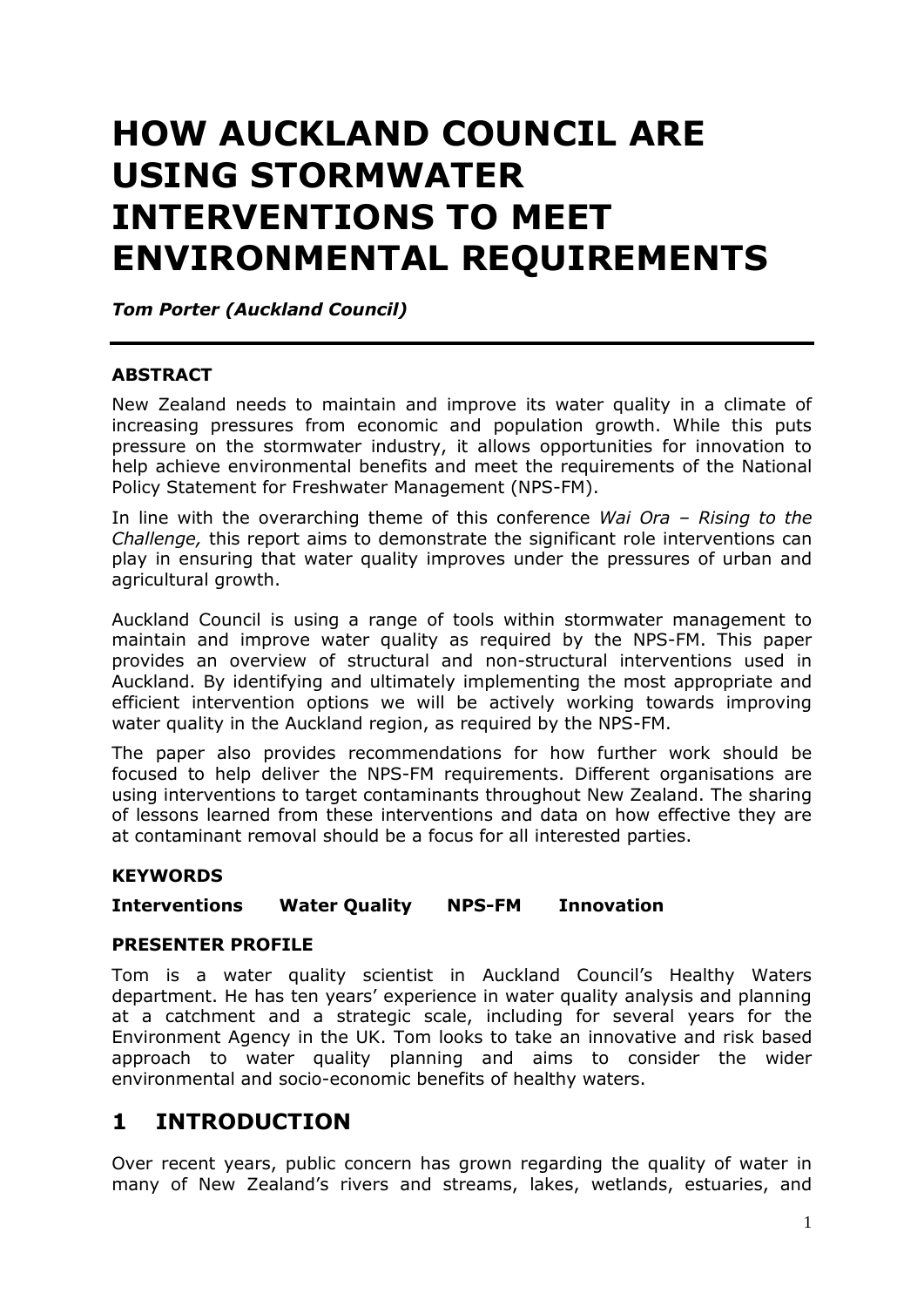aquifers (Parliamentary Commissioner for the Environment, 2015). The Ministry for the Environment states that New Zealand faces challenges in managing our fresh water to provide for all of the values that are important to New Zealanders (Ministry for the Environment, 2017a).

# **1.1 NATIONAL POLICY STATEMENT FOR FRESHWATER MANAGEMENT (NPS- FM)**

The NPS-FM, first introduced in 2011, requires councils to set objectives and limits for freshwater quality and quantity, and to ensure that land use and water are managed in an integrated way. Water quality must be maintained or improved (MFE, 2017a). Regional authorities must implement the NPS-FM by 31<sup>st</sup> December 2025.

# **1.2 AUCKLAND'S KEY WATER QUALITY PRESSURES**

Despite covering less than 2 per cent of New Zealand's total land area, the Auckland region contains over a third of the population and is growing at a very high rate. This places severe pressures on freshwater quality, particularly with regard to sediment, metals and other contaminants associated with urban areas (MFE, 2017b).

#### **1.2.1 Urban growth**

With Auckland's population forecasted to increase by over one million people (Cunningham et al., 2017). Lewis et al. (2015) states how in the period up to 2045 it is expected to see as many as 400,000 new homes built. The subsequent increase in vehicles on roads and associated increase in contaminants can also be expected.

#### **1.2.2 Agricultural growth**

New Zealand is experiencing a growth in the agriculture-based economy (MFE, 2017). This is putting pressure on receiving watercourses through increased nutrient concentrations (Parliamentary Commissioner for the Environment, 2015) and faecal contamination (Davies-Colley, 2013).

# **1.3 AUCKLAND COUNCIL'S ROLE AND RESPONSIBILITIES**

'Water quality is a top priority' for Auckland's Mayor (Auckland Council, 2017).

Auckland Council as a unitary authority has the responsibility to ensure water is managed sustainably across Auckland and that it's fulfilling the requirements of the NPS-FM.

# **1.4 AIM OF THIS REPORT**

To provide an overview of what Auckland Council is doing to improve water and deliver the NPS-FM. As part of the work being undertaken to implement the requirements of the Wai ora – Healthy Waterways Programme, Auckland Council is identifying the most appropriate intervention options, including regulatory and non-regulatory, to target the specific water quality concerns for the Auckland region.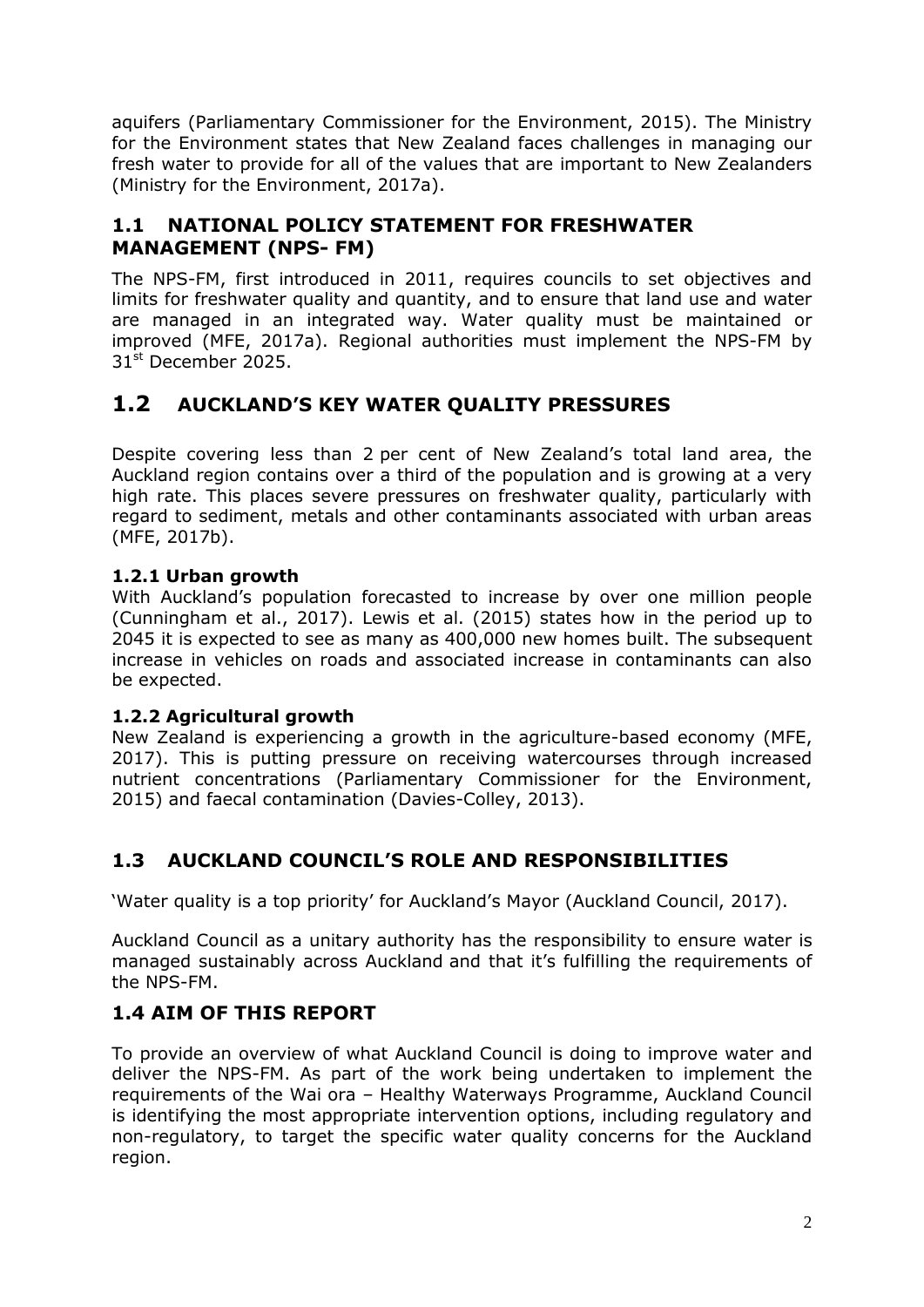# **2 HOW AUCKLAND COUNCIL IS MEETING THE NPS-FM**

# **2.1 UNDERSTANDING THE ISSUES**

In order to be able to maintain and improve Auckland's watercourses it's important to identify the priority issues and contaminants for catchments and accurately pinpoint the sources.

#### **2.1.1 Mapping analysis of the whole region**

Using LiDAR [remote sensing](https://oceanservice.noaa.gov/facts/remotesensing.html) mapping Auckland Council has mapped the land use and watercourses for the region. This has allowed current pressures on the environment and opportunities for improvements to be identified. Mapping projects can also identify the extent of features which help with water quality, for example in identifying the extent of wetlands (Lawrence et al., 2017).

#### **2.1.2 Focused investigations**

Auckland Council continues to undertake and publish research to quantify contaminant loads in catchments and identify their sources (Meijer, 2015; Shamseldin, 2011). This ensures that methods can be developed to best target these sources.

#### **2.1.3.Freshwater Management Tool**

A freshwater management tool being developed by Auckland Council will utilise the modelling packages Loading Simulation Program C+ (LSPC+) and System for Urban Stormwater Treatment and Analysis Integration (SUSTAIN). This will calculate contaminant loads for Auckland's catchments. It will allow Auckland Council to strategically plan the most cost effective methods to provide the necessary improvements across the catchments to achieve the requirements of NPS-FM and other relevant policies.

Being able to understand in-situ what an intervention will be able to achieve (with regards to contaminant reduction) will allow confidence in the data and assumptions being used in catchment models and decision support tools. It allows for more robust catchment planning and a stronger foundation for supporting business cases. The most effective approach to catchment planning takes into account the effectiveness of each stormwater practice, the costs of each practice, and resulting overall cost and effectiveness (EPA, 2018).

#### **2.2 NON-STRUCTURAL INTERVENTIONS**

Non-structural interventions are being used widely in Auckland, and across New Zealand, to deliver water quality improvements. They are pollution-prevention practices designed to prevent or minimize stormwater pollution (Taylor and Fletcher, 2007) and can be inexpensive, flexible and widely applicable (Boulet al, 2017).

Taylor and Fletcher (2007) identify five main non-structural Best Management Practice categories. These categories are all being utilised in some form in Auckland:

1. Town planning controls (e.g. requirements for low-impact development designs)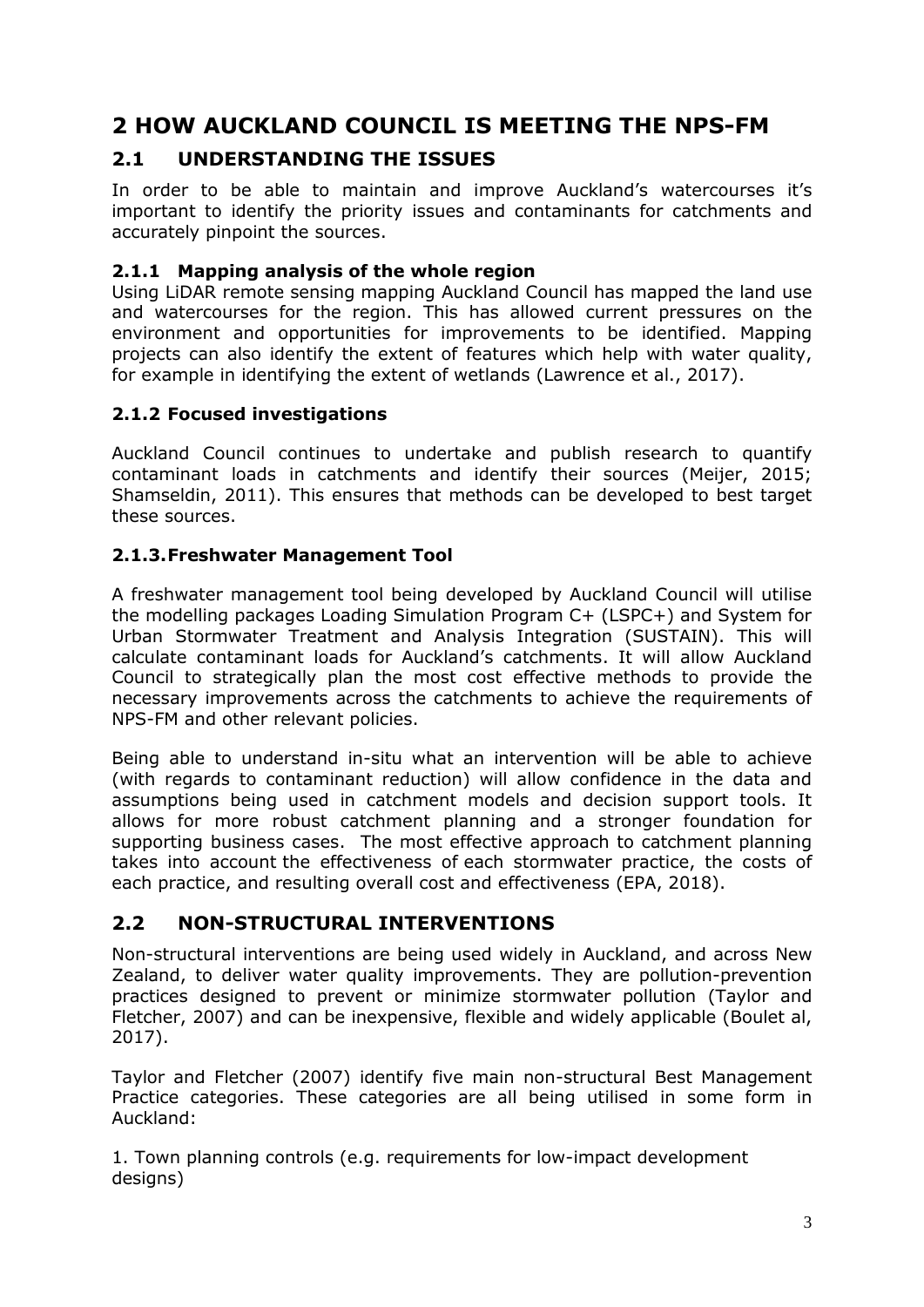2. Strategic planning and institutional controls (e.g. city-wide stormwater quality management plans)

3. Pollution prevention practices (e.g. street sweeping)

4. Education and participation programs (e.g. awareness raising and behaviour change campaigns)

5. Regulatory controls (e.g. local laws that reduce erosion on building sites)

#### **2.2.1 Auckland Unitary Plan requirements**

The Auckland Unitary Plan describes how the people and communities of the Auckland Region will manage Auckland's natural and physical resources while enabling growth and development and protecting the things people and communities value (Auckland Council, 2018a). It provides the council with the rules and standards to manage the effects of activities, buildings and development on the environment.

#### **2.2.2 Resource consents**

With the high level of growth in Auckland it is vital that all developments are effectively managed pre and post construction to reduce the risk of environmental harm caused by stormwater runoff.

Ensuring that consent conditions are set and enforced for any projects that may have an impact on the health of Auckland's waters is a key way Auckland Council can prevent deterioration of water quality.

#### **2.2.3 Auckland Council guidance documents**

The following two key documents have been published to guide those involved in stormwater design to ensure good practice is included to deliver, amongst other functions, water quality benefits.

#### **2.2.3.1 Stormwater Management Devices in the Auckland Region: Guideline Document 2017/001 (GD01)**

The scope and objective of this guideline is to provide a user-friendly technical design guide to developers, designers and regulators which provides stormwater choice and design advice based on current good practice specific to the requirements of the Auckland Unitary Plan (Cunningham et al., 2017).

#### **2.2.3.2 Water Sensitive Design for Stormwater : Guideline Document 2015/004 (GD04)**

This document introduces the principles and objectives for Water Sensitive Design and guides the practitioner through a design programme for land development. (Lewis et al., 2015).

#### **2.2.3 Pollution prevention practices**

Throughout Auckland the removal of contaminants before it can enter a watercourse is a well-used and effective intervention. Auckland Transport removes over 6,400 tonnes of sediment from its roads per year (Auckland Transport unpublished briefing, 2018). As a high proportion of copper and zinc in road runoff can be in particulate form, removal of solids can reduce the loads of these metals discharged to receiving environments (Moores et al., 2012).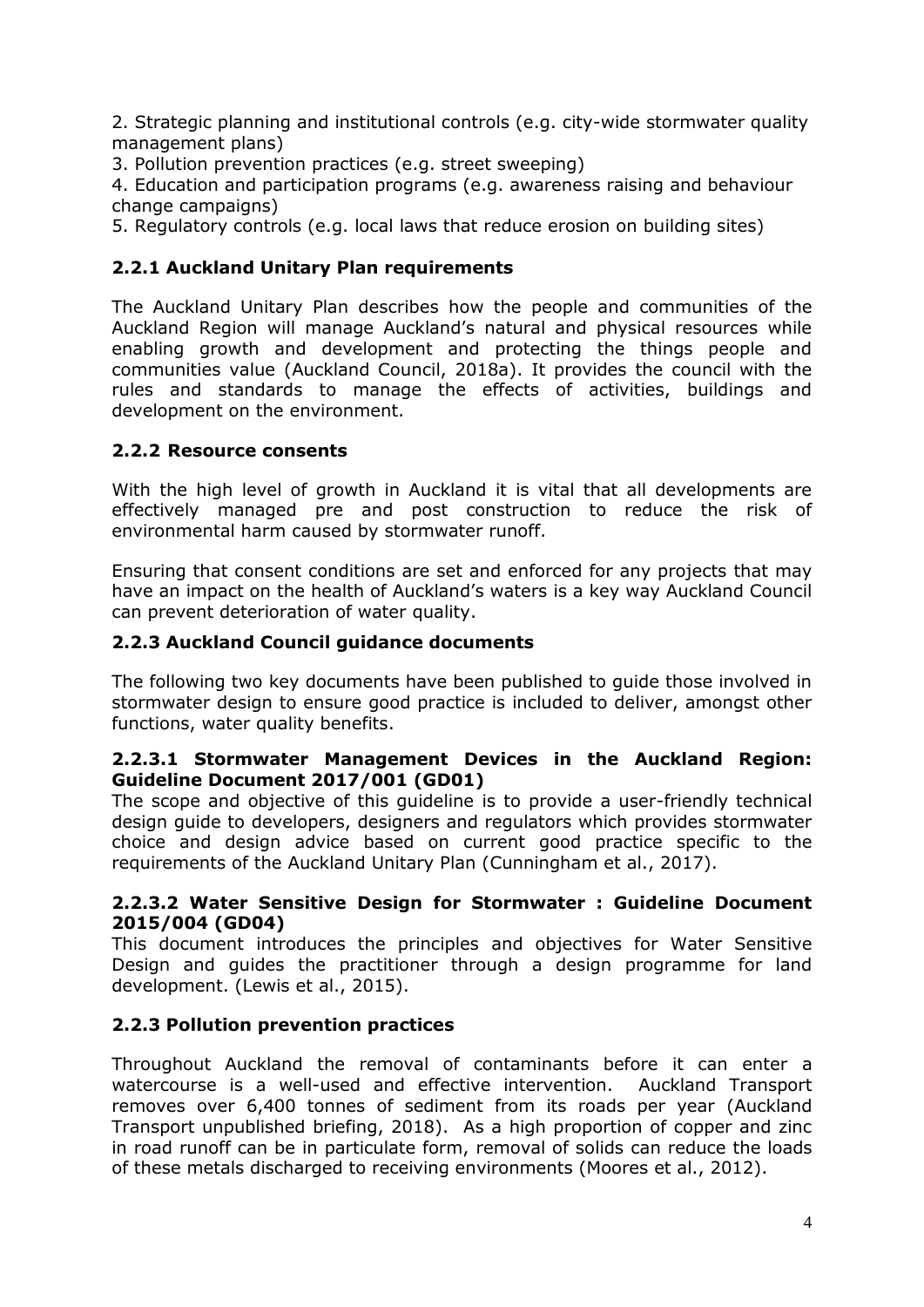## **2.2.4 Informing and educating**

#### **2.2.4.1 Advocacy**

Auckland Council promotes green infrastructure, sustainability and protecting the environment in various advocacy roles (Auckland Council, 2018c). Auckland Botanic Gardens has developed a sustainable water trail which provides the public with an interactive way to see sustainable stormwater practices in-situ (Auckland Botanic Gardens, 2018).

#### **2.2.4.2 Campaigns**

Specific campaigns are used to target identified issues. For example the Industrial Pollution Prevention Programme uses a proactive, non-regulatory, flexible approach to advise businesses on their current practices and ways to prevent contaminants entering waterways (Sustainable Business Directory, 2018). While the campaign has been effective in engaging with local businesses there is a need to undertake further monitoring to identify any changes in the contaminants entering the watercourses in these catchments.

#### **2.2.4.3 Information providing – Safeswim**

Safeswim is an Auckland Council operated website which provides the public with information on the health risks at 84 swimming sites. The models behind Safeswim produce a forecast for water quality at the swimming sites. This allows the public to make a real-time informed decision about any health risks of swimming and therefore avoid the risk from contaminated waters (Safeswim.org.nz, 2018). It also helps Auckland Council and Watercare identify problems and prioritise investment.

#### **2.2.5 Potential further non-structural ways which could ensure water quality requirements met in Auckland**

#### **2.2.5.1 Reduction of contaminants**

Reducing the concentration of copper allowed in brake discs in California led to an estimated 61% reduction in copper concentrations in urban run-off (EPA, 2018). While it may not be possible to change the composition of brake discs in New Zealand, if higher numbers of the population cycle or use public transport this will reduce the number of cars on the road and therefore the quantity of copper. There are opportunities to trial innovative non-structural methods such as adding mussel shells to reduce metal concentration (Craggs et al., 2010) and the use of dung beetles to reduce contaminants in run-off from fields (Northland Regional Council, 2018).

# **2.3 STORMWATER INFRASTRUCTURE ENHANCEMENT**

Auckland Council carries out improvement work on the stormwater network and waterways to minimise flood risk while reducing pollution and improving water quality (Auckland Council, 2018a). The Healthy Waters Department of Auckland Council designs and delivers new stormwater infrastructure utilising a range of structural devices available such as swales and wetlands to provide contaminant removal while increasing stormwater attenuation and conveyance.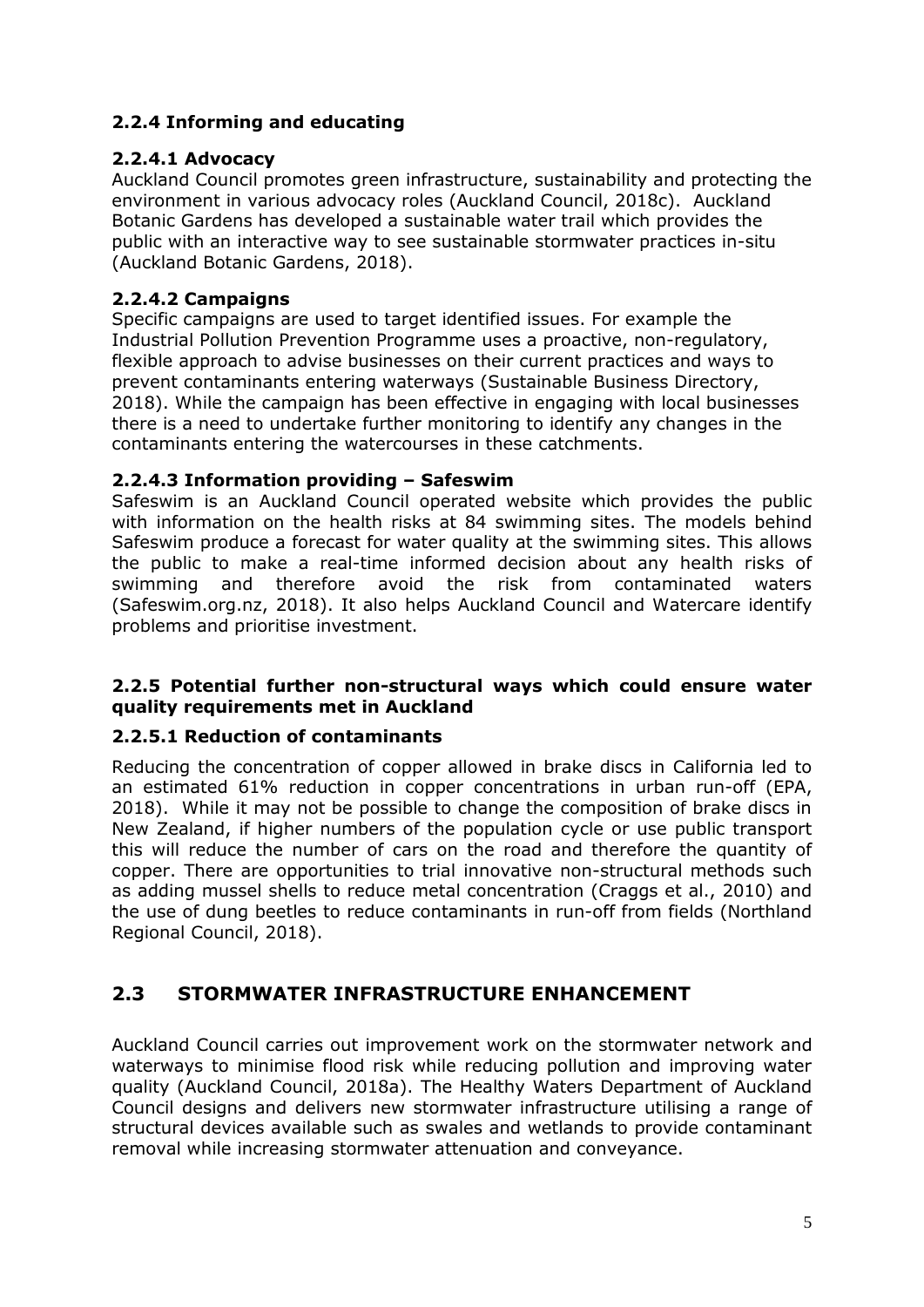#### **2.3.1 First flush**

Auckland Council aims for its stormwater treatment devices, and those on private developments to manage the first flush. The first flush is generally characterised by a peak in some pollutant loads (such as sediments and metals) immediately prior to the peak in flow volumes (Shamseldin, 2011). It is thought that 40 – 50% of contaminants can be mobilized in the first 20% of the increased flow (Park et al. 2010). Best practice for water quality improvement therefore promotes the capture and treatment of the first flush, where practicable, as this is often more practical and cost effective than treating flow volumes from the entire storm event (Shamseldin, 2011). Further research into capturing the extent of the first flush is recommended.

## **2.3.2 Takanini Cascades**

The Takanini Cascades is a good example of where Auckland Council is combining stormwater conveyance and ensuring healthy waters. Due for completion in 2020 it incorporates wetlands and natural stream features to increase floodwater storage while also providing a level of treatment (Auckland Council, 2018b). Vegetated wetlands are significantly more effective than ponds in reducing contaminants (Cunningham et al., 2017; Auckland Regional Council, 2003). Wetlands are also five times more efficient per unit area at reducing riverine nitrate concentration than the most effective land-based nitrogen mitigation strategies (Hansen et al. 2018). The wetland and stream will also provide a recreational amenity for the local community.

#### **2.3.3 Major projects**

Due to parts of Auckland being highly urbanized and with a mean annual rainfall of 1240mm, it's necessary to deliver large projects to safely convey wastewater and stormwater. These schemes also help Auckland work towards meeting the requirements of the NPS-FM by removing and treating contaminants.

#### **2.3.3.1 Auckland's Central Interceptor**

While the Central interceptor is a wastewater improvement project it will also convey stormwater during high rainfall events. Watercare is delivering this \$1 billion project. The proposed 13 km long interceptor will reduce wastewater overflows by up to 80%, provide for population growth and mitigate the risk of pipe failures. The interceptor will be constructed between 2019 and 2025 to transport wastewater from Central and West Auckland to the Mangere Wastewater Treatment Plant (Watercare, 2018). Here it will receive treatment before being discharged to Manukau Harbour.

#### **2.3.3.2 Western Isthmus Water Quality Improvement Project**

The Western Isthmus Water Quality Improvement Project will consider a range of infrastructure solutions to address issues associated with the areas of combined stormwater and wastewater network within the isthmus area. Auckland Council and Watercare are working together to strategically use infrastructure to utilise the proposed Central Interceptor.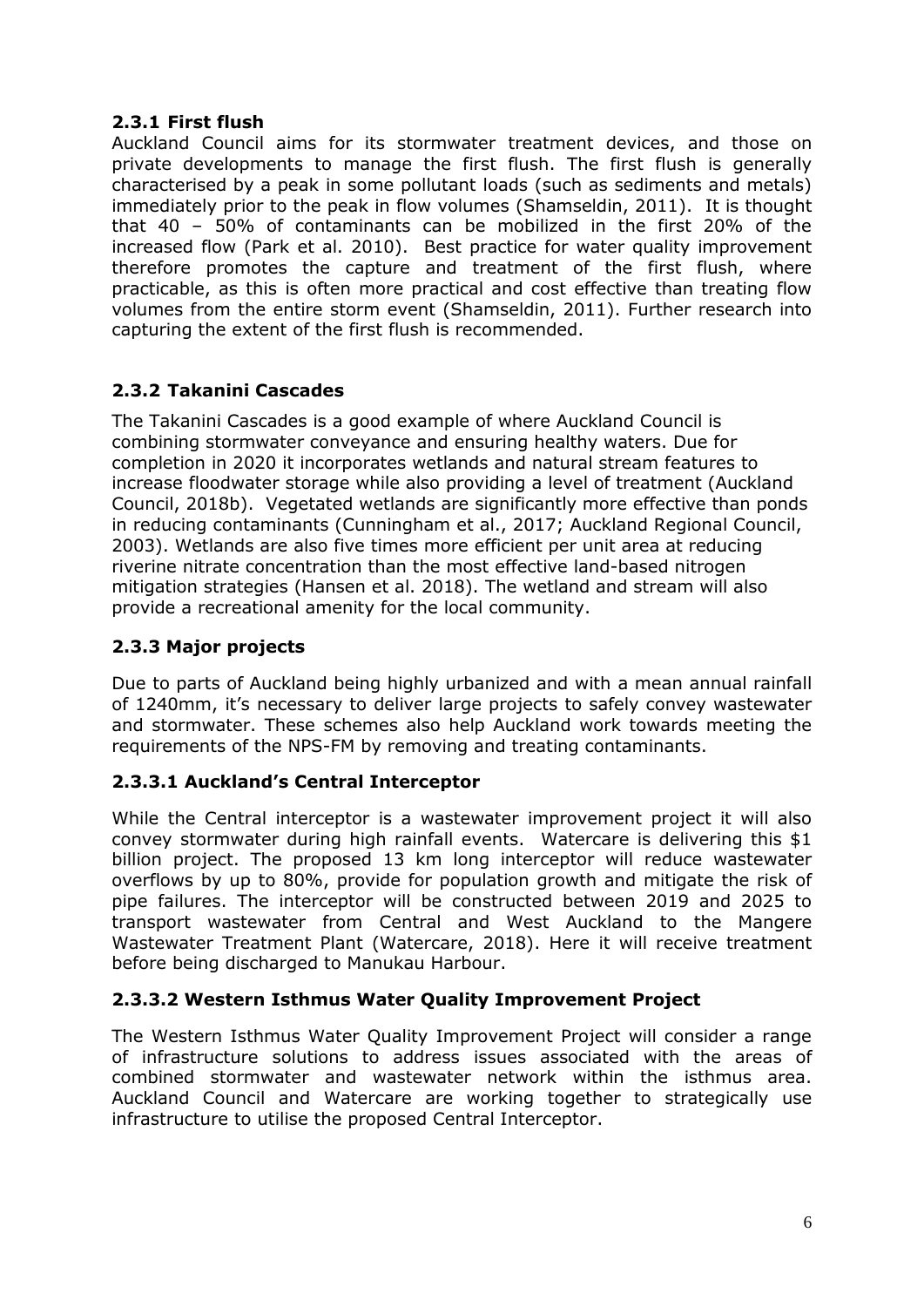#### **2.3.4 New developments**

The high rate of housing growth in Auckland means it is important that robust plans are in place to ensure new developments do not lead to a deterioration in water quality. Auckland Council through the requirements of the Auckland Unitary Plan and guidance document GD01 require stormwater management plans for developments to be designed to mimic natural hydrology in the catchment (Cunningham et al., 2017). The application of water sensitive design is required in brownfield and greenfield developments under the Auckland Unitary Plan (Cunningham et al., 2017).

## **2.3.5 Understanding effectiveness of interventions**

In order to learn lessons on which structural devices to use for water quality improvements, Auckland Council has undertaken research into the efficacy of structural interventions (Headley and Tanner, 2007; Fitzgerald and Bird, 2010 ). The effectiveness of structural interventions is of significant interest in the management of stormwater in New Zealand and can be very site specific due to hydrology and inflow contaminant concentrations (Barret, 2005).

The Freshwater Management Tool will provide Auckland Council opportunities to model how combinations of different interventions will reduce contaminant loads in catchments. This will allow for effective strategic planning across the region. It is therefore important that reliable data is available on the effectiveness of interventions to enable accuracy in the model predictions.

#### **2.3.6 Driving innovation - Gross pollutant traps**

Auckland Council has continued to ensure that innovation is used to ensure the best performance in its devices. Auckland Council clears over 118,000 catchpits (Auckland Transport unpublished report, 2018) which captures stormwater from roads and public land. Gross Pollutant Traps have had their performance improved through additional filters such as Tetra Traps. These have been shown to improve the quantity of contaminants trapped by the device (Fitzgerald, B. and Bird, W. 2010).

#### **2.3.7 Increasing resilience**

Stormwater interventions can help to ensure resilience, both with regards to protection from flooding and also from pressures on the environment. Making sure there is enough freshwater is a requirement of the NPS-FM. Water Sensitive Design can be used to direct stormwater to recharge the aquifer. (Cunningham et al., 2017; Lewis et al., 2015).

Restoring wetlands will provide environmental, ecological and amenity benefits. In 2008 there was 250,000 hectares of natural wetlands compared to approximately 2.5 million hectares pre human habitation (MFE, 2017). Wetlands also play a significant role in carbon storage. Storing 10 times more carbon than saltwater sites (Nahlik and Fennessy, 2016).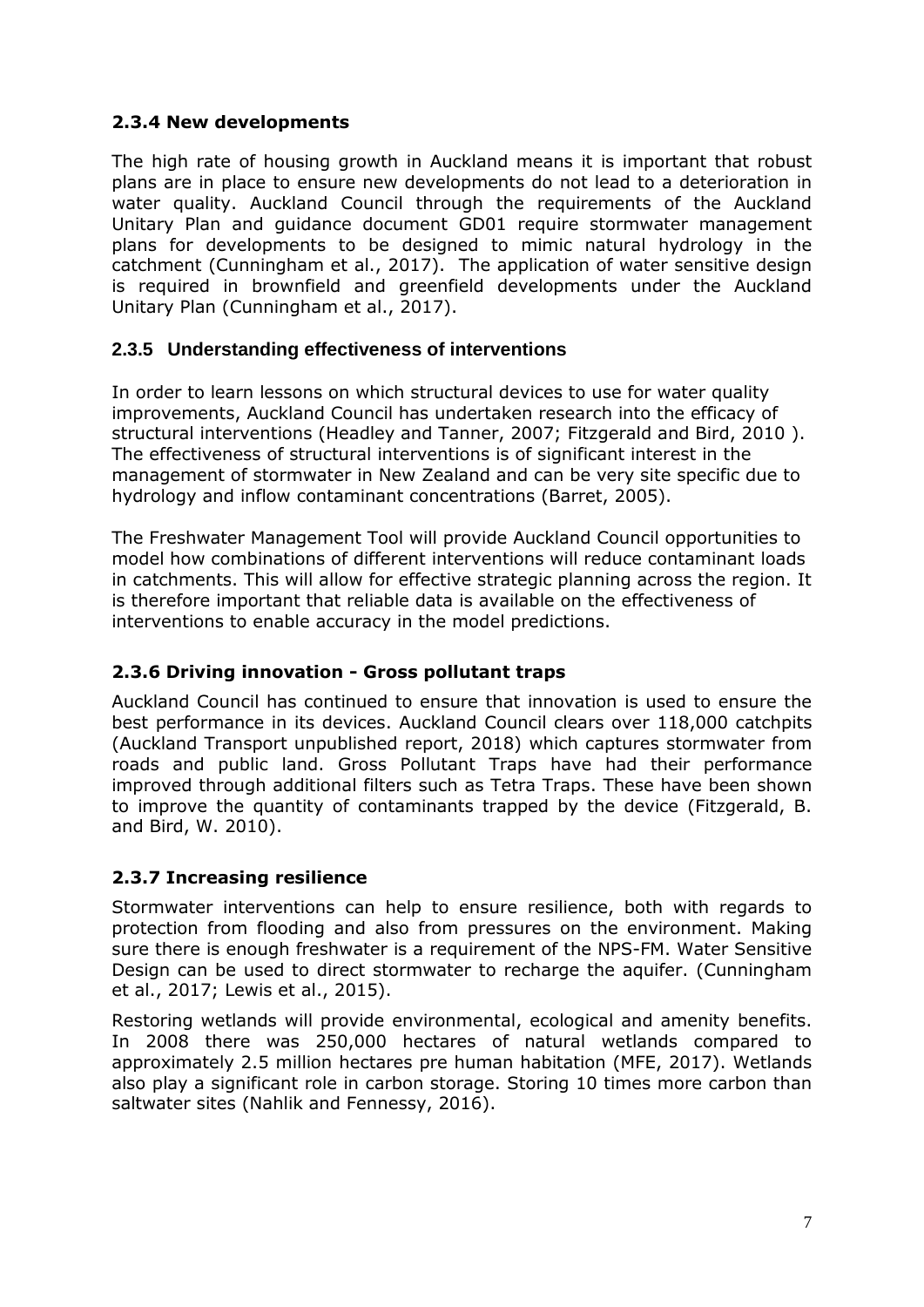# **2.4 RURAL STORMWATER**

Auckland Council is working with the rural community to ensure that the entire region meets the requirements of the NPS-FM. Although Auckland is most known for its urban centre, this only represents about 11 per cent of the region's land area (Ministry for Environment, 2017b). Rural areas have different sources of contaminants to urban areas, which need to be addressed. These are being address through the requirements of the Auckland Unitary Plan, advocacy and engagement and supporting local community projects. A significant range of interventions and good practice are being trialed and adopted in agriculture (MFE, 2017). Two of the main focuses of interest for rural Auckland are detailed below.

# **2.4.1 Riparian buffer**

Riparian planting can perform several water quality improvements. It is widely being used throughout New Zealand as a measure to improve water quality. It is an effective way of excluding stock from watercourses (NIWA, 2016). Riparian buffers slows stormwater [runoff](http://www.aucklanddesignmanual.co.nz/project-type/infrastructure/technical-guidance/wsd/guidance/conceptdesign/enhancingthereceivingenvironment/riparianbuffers) and filters it, with direct uptake and transformation of contaminants by plants (Auckland Design Manual, 2018a). It has many other water quality benefits including bank strengthening, increased evapotranspiration and shading (Cunningham et al., 2017 ; Lewis et al., 2015).

However further work needs to be undertaken to further quantify the effectiveness of riparian buffers. A Ministry of Primary Industries report for dairy and beef farms found a range of 0-96% effectiveness of reducing E.coli through riparian fencing. The most likely figure for effectiveness is 62% with highly effective planting at 86% (Muirhead, 2016).

Auckland Council is providing funding to rural land managers through a Waterway Protection Fund for fencing and planting to prevent livestock having free access to waterways. This funding matches up to 50 per cent of the project costs. Funding is given to projects with the greatest positive environmental impact. In early 2018 The Rodney Local Board awarded \$230,000 to 30 applicants to fund 46,000 riparian plants and 322 km of new fences to keep stock out of waterways (Auckland Council, 2018d).

#### **2.4.2 Onsite wastewater systems**

In rural areas, including city fringes and satellite towns, onsite wastewater systems, such as septic tanks, are the main form of wastewater disposal. Old or improper maintenance/ design of these private devices are causing wastewater discharges, with recorded pollution instances identified across the region. This is an issue resulting largely from operation of private devices, therefore the Council is continuing to focus on effective education, engagement and enforcement.

# **3 RECOMMENDATIONS**

My recommendations for Auckland Council and others involved in stormwater responsible for delivering the NPS-FM are:-

1) Increase the sharing of examples throughout the industry to build a bigger picture of what levels of effectiveness can be expected from interventions.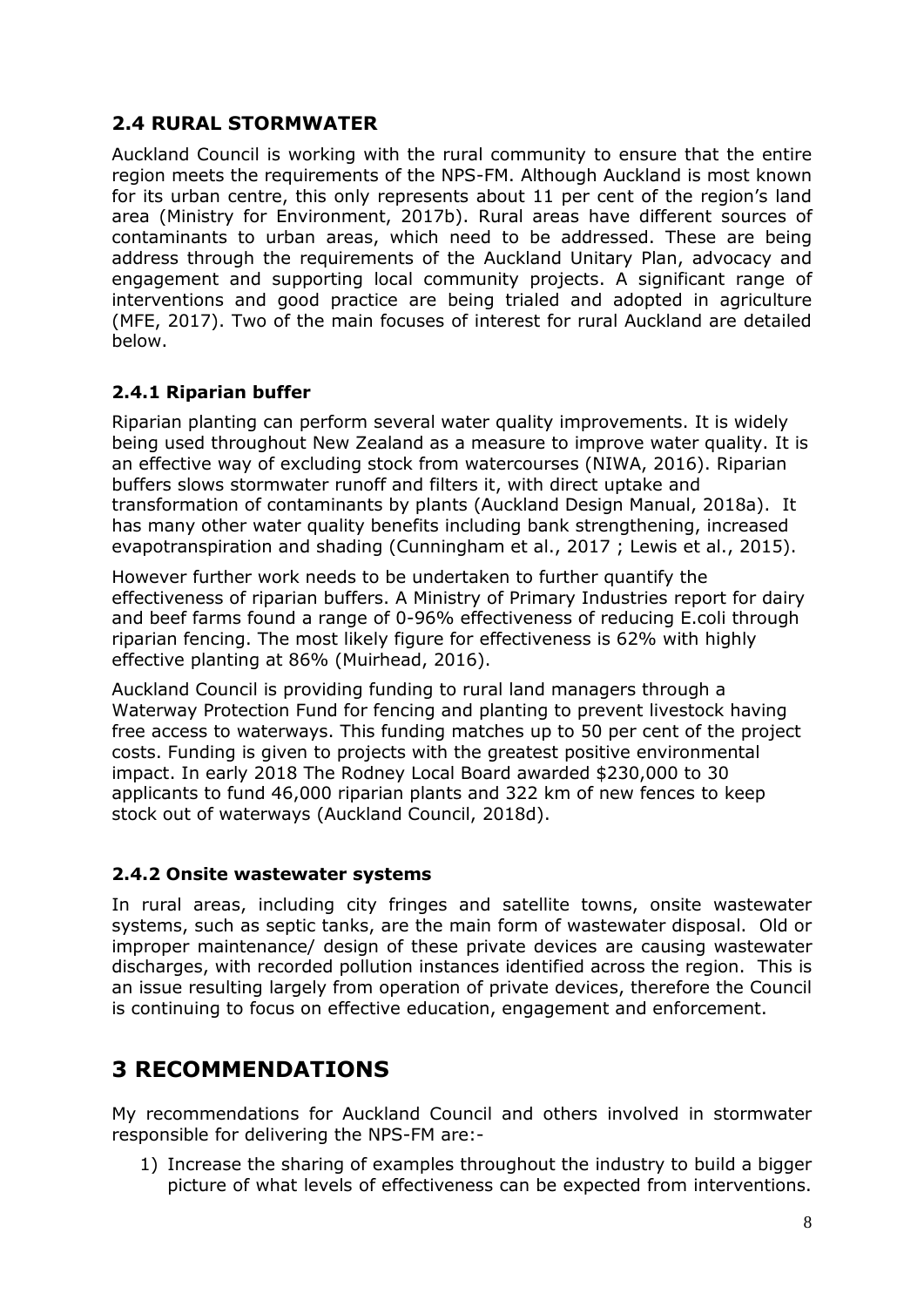This will enable better decision making for where to use interventions and support business cases. It will allow higher confidence when including interventions within catchment models. It will also direct focus for where monitoring needs to take place

- 2) Identify how stormwater interventions can be used to deliver NPS-FM values and acknowledge these benefits when writing business cases for stormwater projects.
- 3) Include monitoring within the business cases for new stormwater schemes (before and after installation monitoring) to identify their effectiveness in contaminant reduction. A range of factors can influence the effectiveness of an intervention, therefore it is recommended to ensure continued monitoring of structural devices following installation for a significant period. This will allow for any performance deterioration over time to be recorded
- 4) Consider whole catchment approaches to water quality and identify where in the catchment NPS-FM requirements need to be met. This could include using models to strategically plan which types of intervention are utilized and where they are located to achieve the most cost effective result.
- 5) Ensure that stormwater schemes delivered in new developments meet their environmental requirements, and aim towards best practice. This should be ensured through education, facilitating their use and enforcement.
- 6) Ensure that the indirect benefits of stormwater schemes are acknowledged. For example the social, health and amenity benefits of green infrastructure.
- 7) Provide support for innovation within projects. And share the lessons learned from these projects.
- 8) Utilise the recent increase in public awareness and interest in water quality to help deliver behavioural change. For example by informing people about the good work being undertaken in the stormwater industry and educating the public on what role they can play.
- 9) Continue work to better understand the effect of rural and peri-urban pressures. For example the impact of onsite wastewater systems and contaminant run-off from lifestyle blocks.

# **4 CONCLUSIONS**

Auckland Council is using the range of tools at its disposal to ensure that the region is on target to meet its requirements of the NPS-FM, under significant pressures from urban and agricultural growth.

It is too early at this stage of the NPS-FM process to assess how the region is progressing with achieving its environmental requirements. However Auckland Council has shown that both structural and non-structural interventions can be effective at reducing the level of contaminants in receiving waters.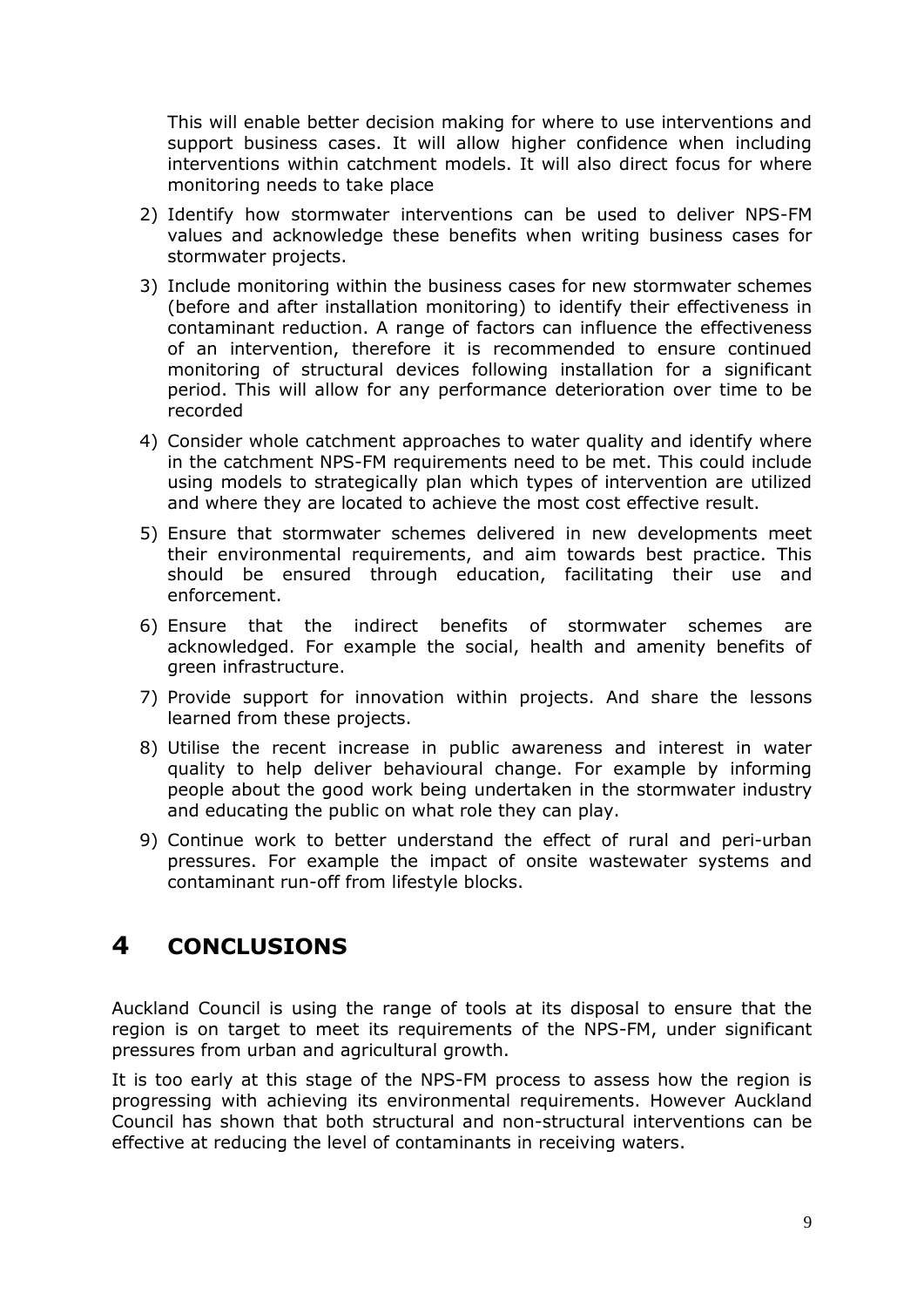Delivering the NPS-FM will require effective management of a number of contaminants. This will involve a range of intervention methods. More monitoring is needed to accurately assess the effect of both structural and nonstructural interventions on the receiving watercourses. Continuing engagement and sharing of information between local authorities, government ministries and stormwater professionals should be encouraged to deliver the NPS-FM requirements.

There are opportunities through tools such as the Freshwater Modelling Tool to identify the most cost effective interventions to strategically achieve water quality improvements on a catchment and regional scale.

Recently there has been increased national and international scrutiny on the health of New Zealand's freshwaters. Although this places further pressure on the stormwater industry it provides opportunities for interventions to generate many environmental benefits.

# **5 REFERENCES**

Auckland Botanic Gardens (2018) *Sustainable water management* [online] [http://www.aucklandbotanicgardens.co.nz/science/sustainability/sustainable](http://www.aucklandbotanicgardens.co.nz/science/sustainability/sustainable-water-management/)[water-management/](http://www.aucklandbotanicgardens.co.nz/science/sustainability/sustainable-water-management/) [date accessed 20/02/2018]

Auckland Council, (2013), *Auckland Unitary Plan stormwater management provisions: Technical basis of contaminant and volume management requirements*, Prepared by Auckland Council. Auckland Council technical report, TR2013/035

Auckland Council (2017) *Mayor Goff outlines priorities for 10-year budget* [onine]

http://ourauckland.aucklandcouncil.govt.nz/articles/news/2017/08/mayor-goffoutlines-priorities-for-10-year-budget/ [date access 28/2/2018]

Auckland Council (2018a) *Stormwater and waterway projects* [online] [https://www.aucklandcouncil.govt.nz/environment/stormwater/Pages/stormwate](https://www.aucklandcouncil.govt.nz/environment/stormwater/Pages/stormwater-and-waterway-projects.aspx) [r-and-waterway-projects.aspx](https://www.aucklandcouncil.govt.nz/environment/stormwater/Pages/stormwater-and-waterway-projects.aspx) [accessed 20/2/2018]

Auckland Council (2018b) *Takanini stormwater improvement project* [https://www.aucklandcouncil.govt.nz/plans-projects-policies-reports](https://www.aucklandcouncil.govt.nz/plans-projects-policies-reports-bylaws/our-projects/projects-south-auckland/Pages/takanini-cascades-stormwater-channel.aspx)[bylaws/our-projects/projects-south-auckland/Pages/takanini-cascades](https://www.aucklandcouncil.govt.nz/plans-projects-policies-reports-bylaws/our-projects/projects-south-auckland/Pages/takanini-cascades-stormwater-channel.aspx)[stormwater-channel.aspx](https://www.aucklandcouncil.govt.nz/plans-projects-policies-reports-bylaws/our-projects/projects-south-auckland/Pages/takanini-cascades-stormwater-channel.aspx)

Auckland Council (2018c) *Green infrastructure* https://www.aucklandcouncil.govt.nz/plans-projects-policies-reportsbylaws/our-plans-strategies/auckland-plan/environment-culturalheritage/Pages/green-infrastructure.aspx

Auckland Council (2018d) *\$230,000 boost for Rodney waterways* [online] [http://ourauckland.aucklandcouncil.govt.nz/articles/news/2018/3/boost-for](http://ourauckland.aucklandcouncil.govt.nz/articles/news/2018/3/boost-for-rodney-waterways/)[rodney-waterways/](http://ourauckland.aucklandcouncil.govt.nz/articles/news/2018/3/boost-for-rodney-waterways/) [date access 3/03/2018]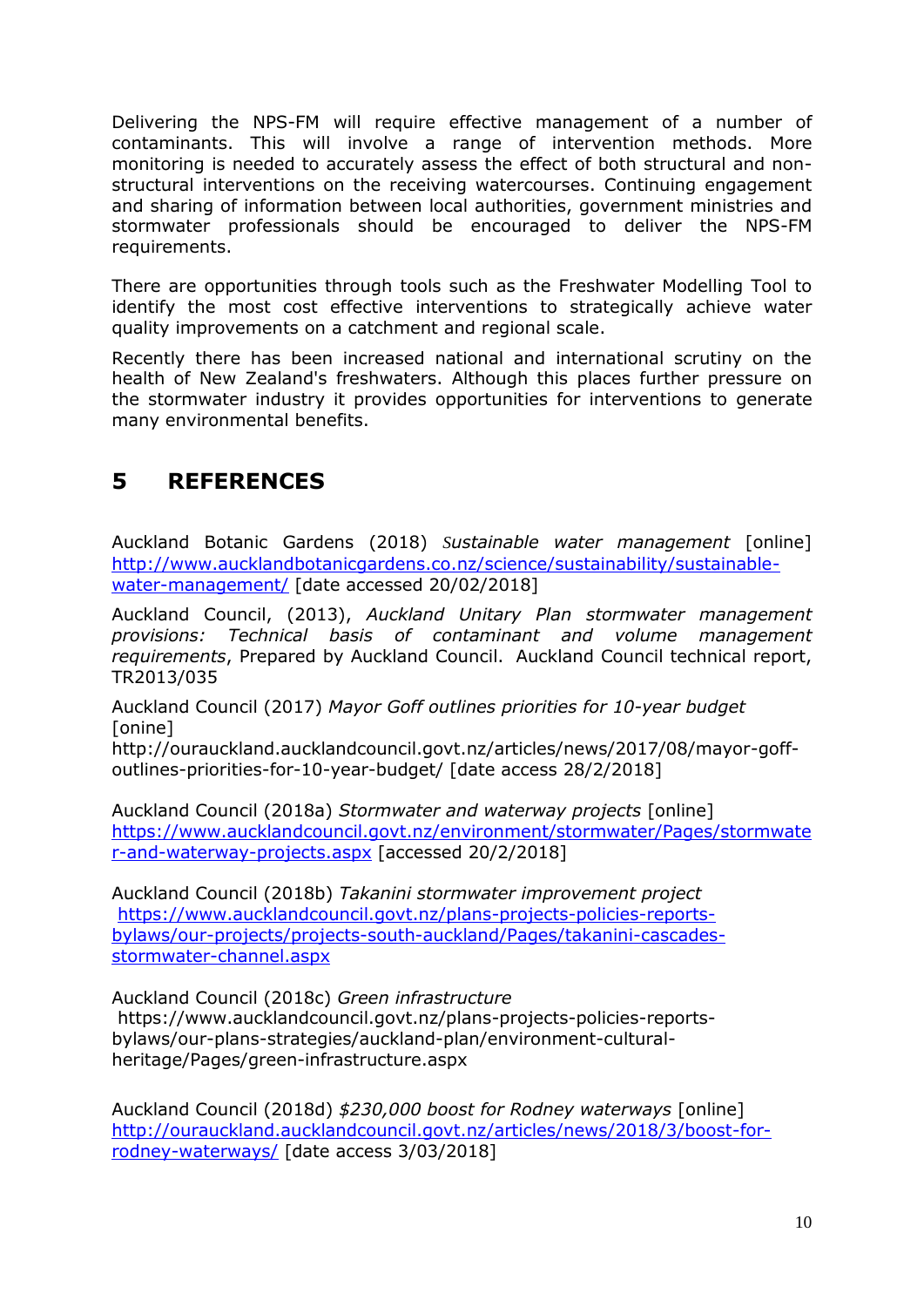Auckland Regional Council (2003) *Stormwater management devices : Design Guideline Manual (TP10)*

Barrett, M.E (2005) *Performance Comparison of Structural Stormwater Best Management Practices*. Water Environment Research, Vol. 77, No. 1, Emerging Micropollutants inTreatment Systems. 78-86

Boulet,M; Ghafoori,E; Jorgensen,B; Smith, L (2017) Behaviour change: Trialling a novel approach to reduce industrial stormwater pollution Journal of Environmental Management 204 (2017) 272-281

Craggs, R.; Cooke, J.; Mathieson,T., Park, J. (2010). Potential of Mussel Shell as a Biosorbent for Stormwater Treatment. Prepared by NIWA for Auckland Regional Council. Auckland Regional Council Technical Report 2010/046.

Cunningham, A., Colibaba, A., Hellberg, B., Silyn Roberts, G.., Symcock, R., Vigar, N and Woortman, W (2017) *Stormwater management devices in the Auckland region*. Auckland Council guideline document, GD2017/001

Davies-Colley,R.J. (2013) River water quality in New Zealand: an introduction and overview. In Dymond JR ed. Ecosystem services in New Zealand – conditions and trends. Manaaki Whenua Press, Lincoln, New Zealand.

Hansen, A. T., Dolph, C.L , Efi Foufoula-Georgiou, E. and Finlay, J.C (2018) Contribution of wetlands to nitrate removal at the watershed scale. Nature Geoscience (11) 127–132

HEADLEY, T.; TANNER, C., 2007. Floating Wetlands for Stormwater Treatment: Removal of Copper, Zinc and Fine Particulates. Prepared by NIWA for Auckland Regional Council. Auckland Regional Council Technical Report TR2008/030.

Hughes, AO (2016) Riparian management and stream bank erosion in New Zealand, New Zealand Journal of Marine and Freshwater Research, 50:2, 277- 290

Fitzgerald, B. and Bird, W. (2010). Literature Review: Gross Pollutant Traps as a Stormwater Management Practice. Auckland Council Technical Report 2011/006.

Lawrence, Grant and Bishop, Craig (2017). Remapping the extent of Auckland's wetlands: methods and summary. Auckland Council technical report, TR2017/024

Lewis, M., James, J., Shaver, E., Blackbourn, S., Leahy, A., Seyb, R., Simcock, R., Wihongi, P., Sides, E., & Coste, C. (2015). Water sensitive design for stormwater. Auckland Council Guideline Document GD2015/004.

Meijer, K (2015). Papakura Stream faecal source investigation. Auckland Council technical report, TR2015/022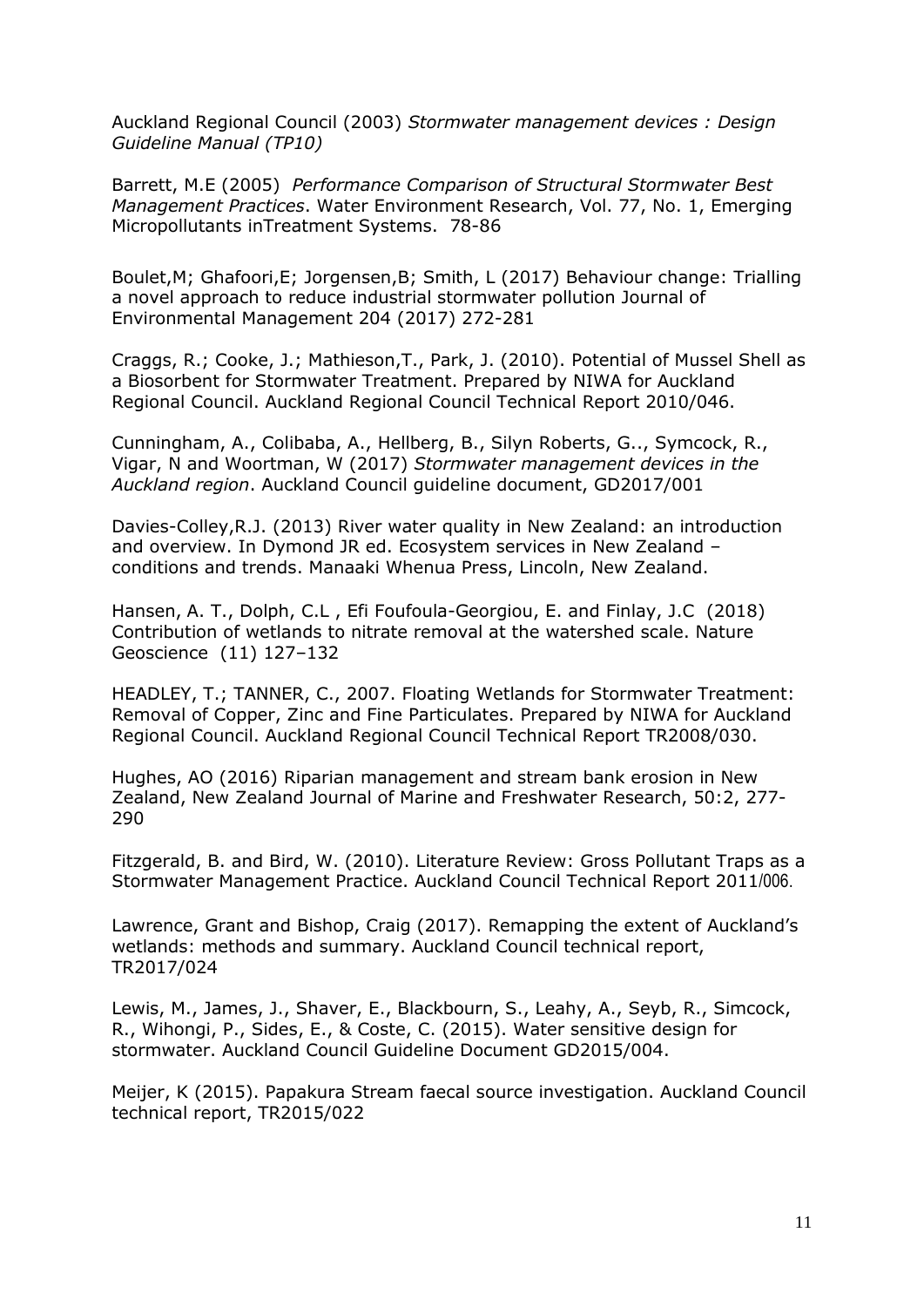Muirhead, R (2016) Effectiveness of stream fencing to reduce E. coli inputs to streams from pastoral land use. Available from [www.mpi.govt.nz/document](http://www.mpi.govt.nz/document-vault/16534)[vault/16534](http://www.mpi.govt.nz/document-vault/16534)

Ministry for the Environment (2017a) National Policy Statement for Freshwater Management Implementation Review: National Themes Report. Wellington: Ministry for the Environment.

Ministry for the Environment (2017b) National Policy Statement for Freshwater Management Implementation Review Auckland – Tāmaki Makaurau [https://www.mfe.govt.nz/sites/default/files/media/npsfw-implementation](https://www.mfe.govt.nz/sites/default/files/media/npsfw-implementation-review-regional-chapter-auckland.pdf)[review-regional-chapter-auckland.pdf](https://www.mfe.govt.nz/sites/default/files/media/npsfw-implementation-review-regional-chapter-auckland.pdf) [accessed 20/02/2018]

Park, M.H, Ridgeway, I.K, Swamikannu, X and Stenstrom, M.K (2010) Evaluation of stormwater BMPs for implementing industrial stormwater permitting strategy. Water Science & Technology 62:11 2558-2563.

Moores, J,1 J Gadd,1 P Pattinson,1 C Hyde1 and P Miselis2 (2012) Field evaluation of media filtration stormwater treatment devices. NZ Transport Agency research report 493. 255pp.

Nahlik, A.M and Fennessy, M.S (2016) Carbon Storage in US wetlands. Nature Communications (7) 13835

NIWA (2016) Modelling the effect of stock exclusion on E. coli in rivers and streams National Application MPI Technical Paper No: 2017/10

Northland Regional Council (2018) Mexican Dung Beetle [online] [https://www.nrc.govt.nz/Environment/Weed-and-pest-control/all-about](https://www.nrc.govt.nz/Environment/Weed-and-pest-control/all-about-biological-control/Mexican-dung-beetle/)[biological-control/Mexican-dung-beetle/](https://www.nrc.govt.nz/Environment/Weed-and-pest-control/all-about-biological-control/Mexican-dung-beetle/) [date accessed 20/2/2018]

Parliamentary Commissioner for the Environment (2015) Update Report Water quality in New Zealand: Land use and nutrient pollution

Safeswim.org.nz (2018) FAQ [online] https://safeswim.org.nz/faq

Shamseldin, A.Y. (2011). Stormwater First Flush Analysis in the Auckland Region Technical Report 2011/07

Sustainable Business Network (2018) Auckland Council – pollution prevention [online]

[https://sustainable.org.nz/sustainability-success-stories/auckland](https://sustainable.org.nz/sustainability-success-stories/auckland-council-pollution-prevention/)[council-pollution-prevention/](https://sustainable.org.nz/sustainability-success-stories/auckland-council-pollution-prevention/) [date accessed 20/2/2018]

Taylor, A., Fletcher, T., 2007. Nonstructural urban stormwater quality measures: building a knowledge base to improve their use. Environ. Manag. 39, 663e677.